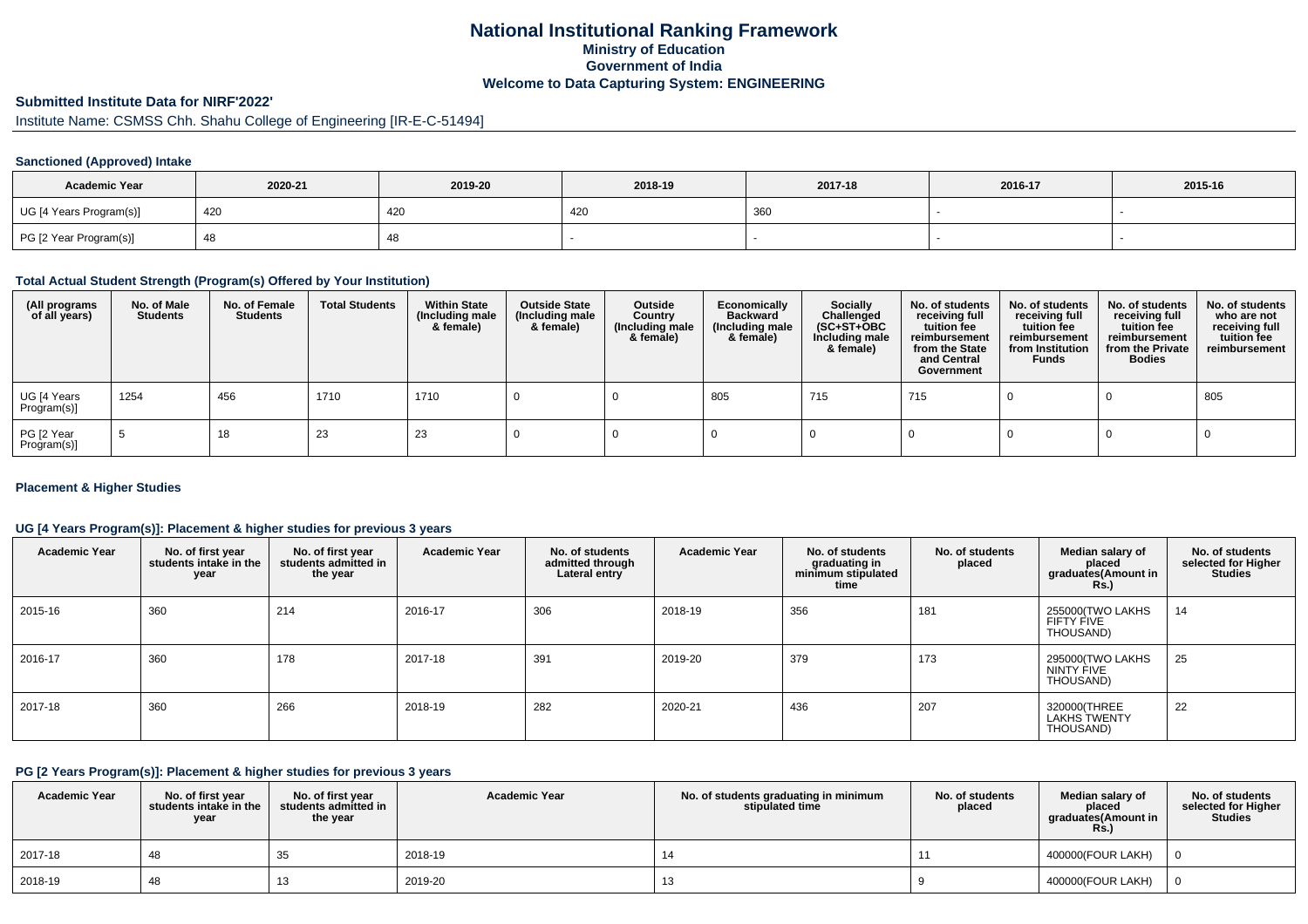| 2019-20<br>600000(SIX LAKH)<br>2020-21 |  |  |  |  |  |  |  |  |  |
|----------------------------------------|--|--|--|--|--|--|--|--|--|
|----------------------------------------|--|--|--|--|--|--|--|--|--|

## **Ph.D Student Details**

|           |                                                            | Ph.D (Student pursuing doctoral program till 2020-21 Students admitted in the academic year 2020-21 should not be entered here.) |                       |  |  |  |  |  |  |  |
|-----------|------------------------------------------------------------|----------------------------------------------------------------------------------------------------------------------------------|-----------------------|--|--|--|--|--|--|--|
|           |                                                            |                                                                                                                                  | <b>Total Students</b> |  |  |  |  |  |  |  |
| Full Time |                                                            |                                                                                                                                  |                       |  |  |  |  |  |  |  |
| Part Time |                                                            |                                                                                                                                  |                       |  |  |  |  |  |  |  |
|           | No. of Ph.D students graduated (including Integrated Ph.D) |                                                                                                                                  |                       |  |  |  |  |  |  |  |
|           | 2020-21                                                    | 2019-20                                                                                                                          | 2018-19               |  |  |  |  |  |  |  |
| Full Time |                                                            |                                                                                                                                  |                       |  |  |  |  |  |  |  |
| Part Time |                                                            |                                                                                                                                  |                       |  |  |  |  |  |  |  |

## **Financial Resources: Utilised Amount for the Capital expenditure for previous 3 years**

| <b>Academic Year</b>                                                                                                                                                                       | 2020-21                                                        | 2019-20                                                                                              | 2018-19                                                      |
|--------------------------------------------------------------------------------------------------------------------------------------------------------------------------------------------|----------------------------------------------------------------|------------------------------------------------------------------------------------------------------|--------------------------------------------------------------|
|                                                                                                                                                                                            | <b>Utilised Amount</b>                                         | <b>Utilised Amount</b>                                                                               | <b>Utilised Amount</b>                                       |
|                                                                                                                                                                                            |                                                                | Annual Capital Expenditure on Academic Activities and Resources (excluding expenditure on buildings) |                                                              |
| Library (Books, Journals and e-Resources only)                                                                                                                                             | 38604 (THIRTY EIGHT THOUSAND SIX HUNDRED FOUR)                 | 764019 (SEVEN LAKH SIXTY FOUR THOUSAND NINETEEN)                                                     | 103964 (ONE LAKH THREE THOUSAND NINE HUNDRED<br>SIXTY FOUR)  |
| New Equipment and software for Laboratories                                                                                                                                                | 119176 (ONE LAKH NINETEEN THOUSAND ONE HUNDRED<br>SEVENTY SIX) | 356010 (THREE LAKH FIFTY SIX THOUSAND TEN)                                                           | 573657 (FIVE LAKH SEVENTY THREE THOUSAND SIX<br>FIFTY SEVEN) |
| <b>Engineering Workshops</b>                                                                                                                                                               | $0$ (ZERO)                                                     | $0$ (ZERO)                                                                                           | $0$ (ZERO)                                                   |
| Other expenditure on creation of Capital Assets (For setting up<br>classrooms, seminar hall, conference hall , library, Lab, Engg<br>workshops excluding expenditure on Land and Building) | 114047 (ONE LAKH FOURTEEN THOUSAND FOURTY<br>SEVEN)            | 2351611 (TWENTY THREE LAKH FIFTY ONE THOUSAND<br>SIX HUNDRED ELEVEN)                                 | 192035 (ONE LAKH NINETY TWO THOUSAND THIRTY<br>FIVE)         |

## **Financial Resources: Utilised Amount for the Operational expenditure for previous 3 years**

| <b>Academic Year</b>                                                                                                                                                                            | 2020-21                                                                       | 2019-20                                                                            | 2018-19                                                                              |
|-------------------------------------------------------------------------------------------------------------------------------------------------------------------------------------------------|-------------------------------------------------------------------------------|------------------------------------------------------------------------------------|--------------------------------------------------------------------------------------|
|                                                                                                                                                                                                 | <b>Utilised Amount</b>                                                        | <b>Utilised Amount</b>                                                             | <b>Utilised Amount</b>                                                               |
|                                                                                                                                                                                                 |                                                                               | <b>Annual Operational Expenditure</b>                                              |                                                                                      |
| Salaries (Teaching and Non Teaching staff)                                                                                                                                                      | 84452502 (EIGHT CRORE FORTY FOUR LAKH FIFTY TWO<br>THOUSAND FIVE HUNDRED TWO) | 76709932 (SEVEN CRORE SIXTY SEVEN LAKH NINE<br>THOUSAND NINE HUNDRED THIRTY TWO)   | 78946807 (SEVEN CRORE EIGHTY NINE LAKH FORTY SIX<br>THOUSAND EIGHT HUNDRED SEVEN)    |
| Maintenance of Academic Infrastructure or consumables and<br>other running expenditures (excluding maintenance of hostels<br>and allied services, rent of the building, depreciation cost, etc) | 22080077 (TWO CRORE TWENTY LAKH EIGHTY<br>THOUSAND SEVENTY SEVEN )            | 21224894 (TWO CRORE TWELVE LAKH TWENTY FOUR<br>THOUSAND EIGHT HUNDRED NINETY FOUR) | 28803377 (TWO CRORE EIGHTY EIGHT LAKH THREE<br>THOUSAND THREE HUNDRED SEVENTY SEVEN) |
| Seminars/Conferences/Workshops                                                                                                                                                                  | $0$ (ZERO)                                                                    | $0$ (ZERO)                                                                         | $0$ (ZERO)                                                                           |

**IPR**

| Calendar year            | 2020 | 2019 | 2018 |
|--------------------------|------|------|------|
| No. of Patents Published |      |      |      |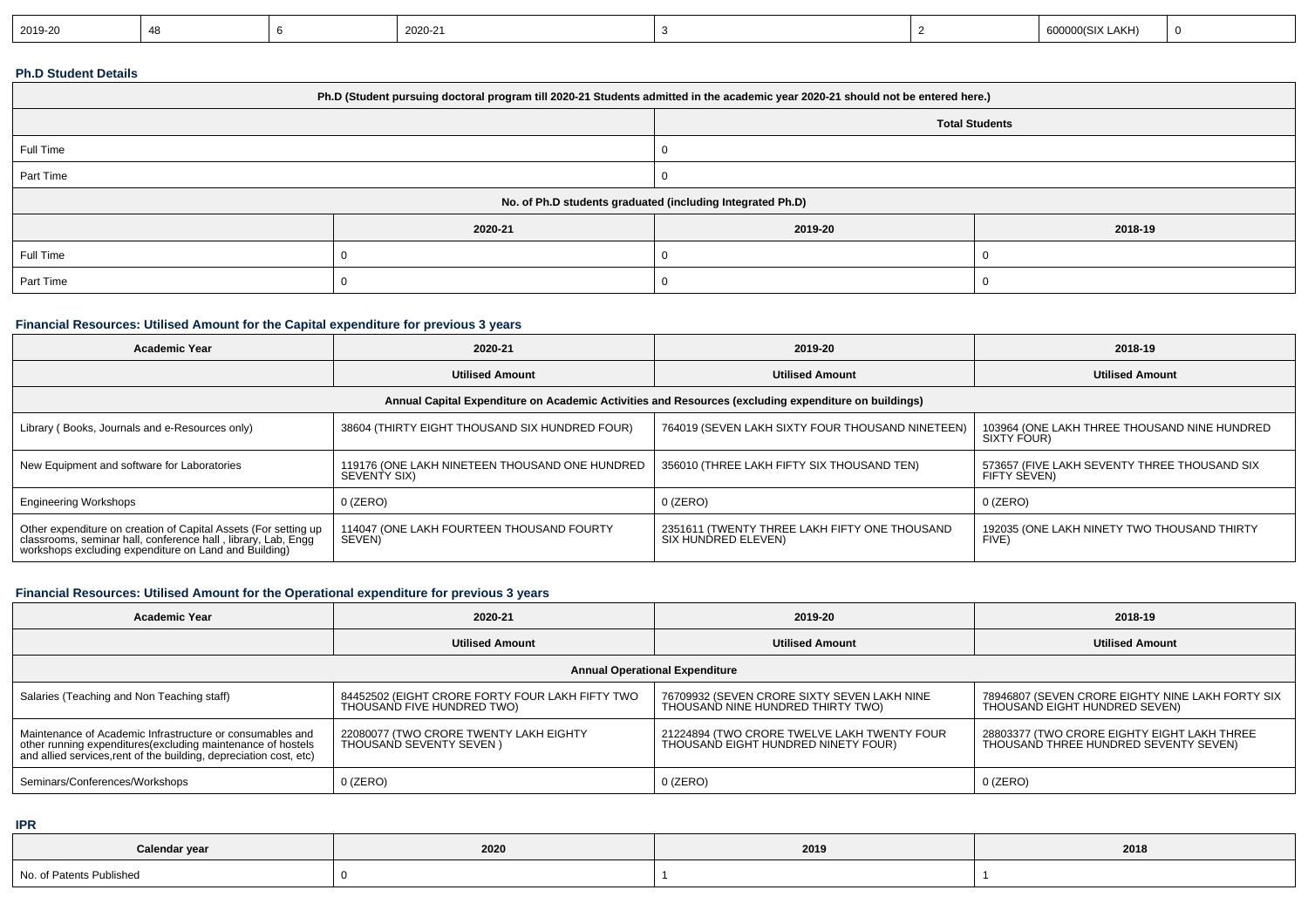| No. of Patents Granted |
|------------------------|
|------------------------|

## **Sponsored Research Details**

| <b>Financial Year</b>                    | 2020-21         | 2019-20                               | 2018-19            |
|------------------------------------------|-----------------|---------------------------------------|--------------------|
| Total no. of Sponsored Projects          |                 |                                       |                    |
| Total no. of Funding Agencies            |                 |                                       |                    |
| Total Amount Received (Amount in Rupees) | 30000           | 503900                                | 46000              |
| Amount Received in Words                 | THIRTY THOUSAND | FIVE LAKH THREE THOUSAND NINE HUNDRED | FORTY SIX THOUSAND |

## **Consultancy Project Details**

| <b>Financial Year</b>                    | 2020-21                        | 2019-20                             | 2018-19                                  |
|------------------------------------------|--------------------------------|-------------------------------------|------------------------------------------|
| Total no. of Consultancy Projects        |                                | 19                                  | 17                                       |
| Total no. of Client Organizations        |                                |                                     |                                          |
| Total Amount Received (Amount in Rupees) | 14500                          | 79800                               | 196200                                   |
| Amount Received in Words                 | FOURTEEN THOUSAND FIVE HUNDRED | SEVENTY NINE THOUSAND EIGHT HUNDRED | ONE LAKH NINETY SIX THOUSAND TWO HUNDRED |

## **PCS Facilities: Facilities of physically challenged students**

| <sup>1</sup> 1. Do your institution buildings have Lifts/Ramps?                                                                                            | Yes, more than 80% of the buildings |
|------------------------------------------------------------------------------------------------------------------------------------------------------------|-------------------------------------|
| 2. Do your institution have provision for walking aids, including wheelchairs and transportation from one building to another for<br>handicapped students? | Yes                                 |
| 3. Do your institution buildings have specially designed toilets for handicapped students?                                                                 | Yes, more than 80% of the buildings |

# **Faculty Details**

| Srno           | Name                                              | Age | Designation                                         | Gender | Qualification | <b>Experience (In</b><br>Months) | <b>Currently working</b><br>with institution? | <b>Joining Date</b> | <b>Leaving Date</b>      | <b>Association type</b> |
|----------------|---------------------------------------------------|-----|-----------------------------------------------------|--------|---------------|----------------------------------|-----------------------------------------------|---------------------|--------------------------|-------------------------|
|                | <b>MUKESH</b><br>VISHWANATH<br><b>BHOGE</b>       | 33  | <b>Assistant Professor</b>                          | Male   | B.Sc.         | 97                               | Yes                                           | 30-06-2013          | $\sim$                   | Regular                 |
| 2              | ULHAS BHANUDAS<br>SHINDE                          | 51  | Dean / Principal /<br>Director / Vice<br>Chancellor | Male   | Ph.D          | 127                              | Yes                                           | 21-06-2013          | $\overline{\phantom{a}}$ | Regular                 |
| 3              | PRASHANT ARUN<br>JADHAV                           | 35  | <b>Assistant Professor</b>                          | Male   | Ph.D          | 97                               | Yes                                           | 19-06-2013          | $- -$                    | Regular                 |
| $\overline{4}$ | <b>BHAUSAHEB</b><br>SHANKARRAO<br><b>DESHMUKH</b> | 51  | Associate Professor                                 | Male   | M.E.          | 96                               | Yes                                           | 11-07-2013          | $\sim$                   | Regular                 |
| 5              | ATHER MOIZ<br>SHAIKH                              | 32  | <b>Assistant Professor</b>                          | Male   | M.E.          | 96                               | Yes                                           | 17-07-2017          | $\sim$                   | Regular                 |
| 6              | <b>SUMERA SUMERA</b><br>SYED                      | 41  | <b>Assistant Professor</b>                          | Female | M.E.          | 96                               | Yes                                           | 13-07-2013          | $\sim$                   | Regular                 |
| $\overline{7}$ | SANJAY BABURAO<br>GADEKAR                         | 46  | <b>Assistant Professor</b>                          | Male   | M.Sc.         | 269                              | Yes                                           | 18-07-2013          | $\overline{\phantom{a}}$ | Regular                 |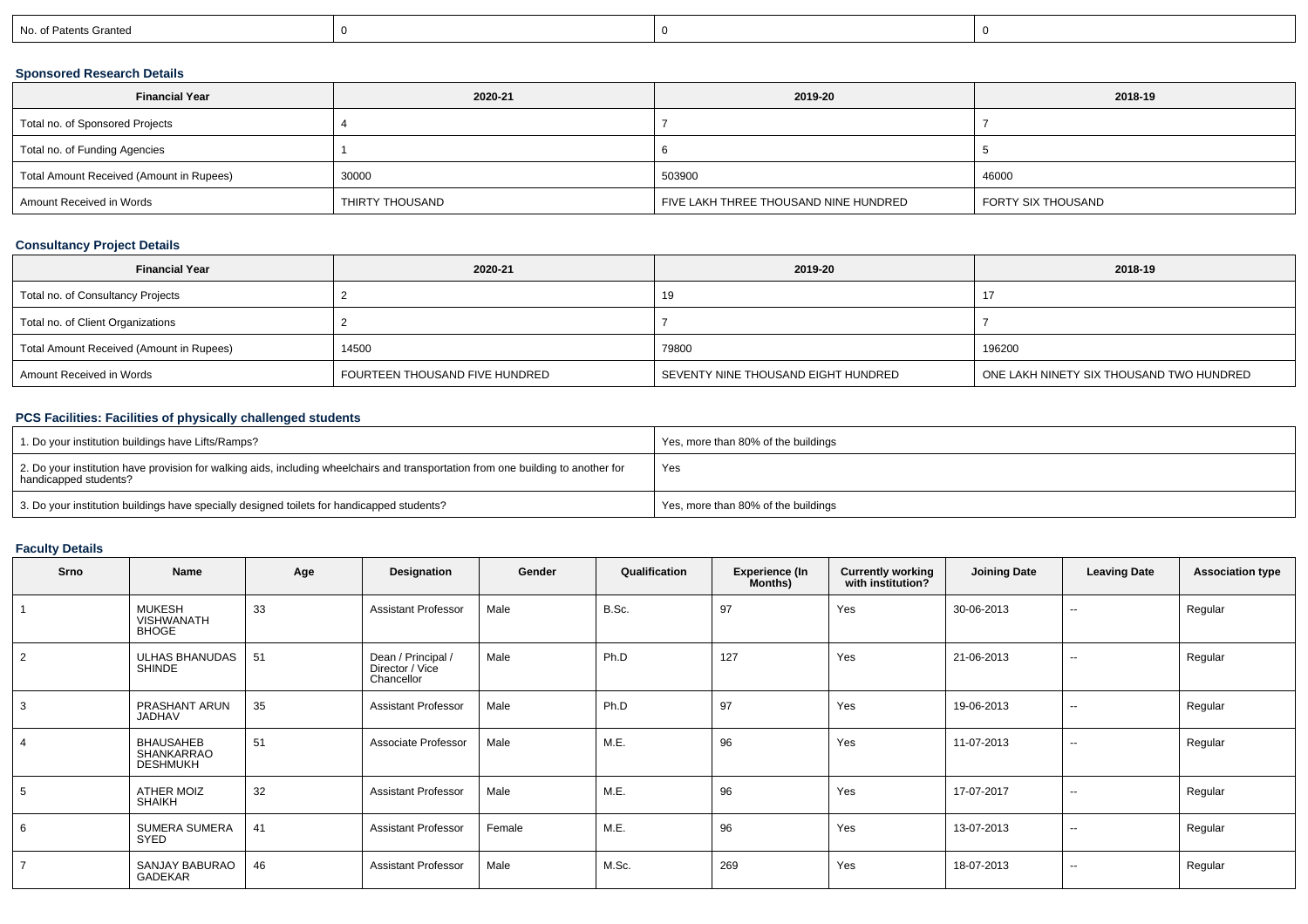| 8  | <b>ISHWAR</b><br><b>MAROTIRAO</b><br><b>PALKAR</b> | 33 | <b>Assistant Professor</b> | Male   | M.Sc. | 96  | Yes | 03-07-2013 | $\sim$                   | Regular |
|----|----------------------------------------------------|----|----------------------------|--------|-------|-----|-----|------------|--------------------------|---------|
| 9  | <b>SAMIR</b><br>SHANKARRAO<br><b>KHALSE</b>        | 33 | <b>Assistant Professor</b> | Male   | M.E.  | 99  | Yes | 10-07-2013 | $\sim$                   | Regular |
| 10 | RAM BALBHIM<br>AURADE                              | 47 | Professor                  | Male   | Ph.D  | 95  | Yes | 01-08-2013 | $\sim$                   | Regular |
| 11 | MILIND LAXMAN<br><b>TURUKMANE</b>                  | 36 | <b>Assistant Professor</b> | Male   | M.Sc. | 93  | Yes | 19-10-2013 | $\overline{\phantom{a}}$ | Regular |
| 12 | <b>ASHWINI</b><br>SUBHASH GAVLI                    | 31 | <b>Assistant Professor</b> | Female | M.E.  | 91  | Yes | 21-12-2013 | $\sim$                   | Regular |
| 13 | <b>MAHESH</b><br><b>DNYANABA</b><br><b>SHELKE</b>  | 31 | <b>Assistant Professor</b> | Male   | M.E.  | 91  | Yes | 19-12-2013 | $\sim$                   | Regular |
| 14 | ABHAY<br><b>NAGNATHRAO</b><br><b>MUDIRAJ</b>       | 50 | Associate Professor        | Male   | M.E.  | 339 | Yes | 23-04-2014 | --                       | Regular |
| 15 | VAISHALI<br><b>UTTAMRAO</b><br><b>GAIKWAD</b>      | 35 | <b>Assistant Professor</b> | Female | M.E.  | 86  | Yes | 10-05-2014 | $\overline{\phantom{a}}$ | Regular |
| 16 | <b>VITHAL</b><br><b>GANPATRAO</b><br><b>KOKRE</b>  | 37 | <b>Assistant Professor</b> | Male   | M.E.  | 98  | Yes | 12-05-2014 | $\overline{\phantom{a}}$ | Regular |
| 17 | <b>JAGDISH</b><br><b>UDDHAVRAO</b><br><b>BADAK</b> | 35 | <b>Assistant Professor</b> | Male   | M.Sc. | 86  | Yes | 02-05-2014 | $\overline{\phantom{a}}$ | Regular |
| 18 | <b>SHRINIVAS</b><br>RAJENDRAPRASA<br>D ZANWAR      | 33 | <b>Assistant Professor</b> | Male   | M.E.  | 85  | Yes | 06-06-2014 | $\sim$                   | Regular |
| 19 | AKSHAY TUKARAM<br><b>JADHAV</b>                    | 33 | <b>Assistant Professor</b> | Male   | M.E.  | 85  | Yes | 02-06-2014 | $\overline{\phantom{a}}$ | Regular |
| 20 | <b>TANWEER</b><br>MUMTAZ AHMED                     | 41 | <b>Assistant Professor</b> | Male   | M.E.  | 133 | Yes | 11-06-2014 | $\sim$                   | Regular |
| 21 | GAJANAN<br>SONERAO<br><b>SOLANKE</b>               | 30 | <b>Assistant Professor</b> | Male   | M.Sc. | 85  | Yes | 02-06-2014 | $\sim$                   | Regular |
| 22 | <b>NAGESH</b><br><b>SUDHAKAR</b><br>VAIDYA         | 41 | <b>Assistant Professor</b> | Male   | M.E.  | 148 | Yes | 01-08-2014 | --                       | Regular |
| 23 | MIR SOHAIL ALI<br>MUZAFFAR ALI                     | 39 | Associate Professor        | Male   | M.E.  | 83  | Yes | 01-08-2014 | --                       | Regular |
| 24 | NITESH NARAYAN<br><b>NIKAM</b>                     | 34 | <b>Assistant Professor</b> | Male   | M.E.  | 78  | Yes | 15-01-2015 | $\overline{\phantom{a}}$ | Regular |
| 25 | <b>DEVENDRA</b><br>LAXMAN BHUYAR                   | 45 | Associate Professor        | Male   | M.E.  | 78  | Yes | 09-01-2015 | Ξ.                       | Regular |
| 26 | SANJAY<br>BHAGWANRAO<br><b>KULKARNI</b>            | 55 | Other                      | Male   | M.E.  | 294 | Yes | 27-01-2015 | $\overline{\phantom{a}}$ | Regular |
| 27 | VAISHALI<br>PRABHAKAR<br>KOKATE                    | 33 | <b>Assistant Professor</b> | Female | M.A   | 78  | Yes | 21-01-2015 | $\sim$                   | Regular |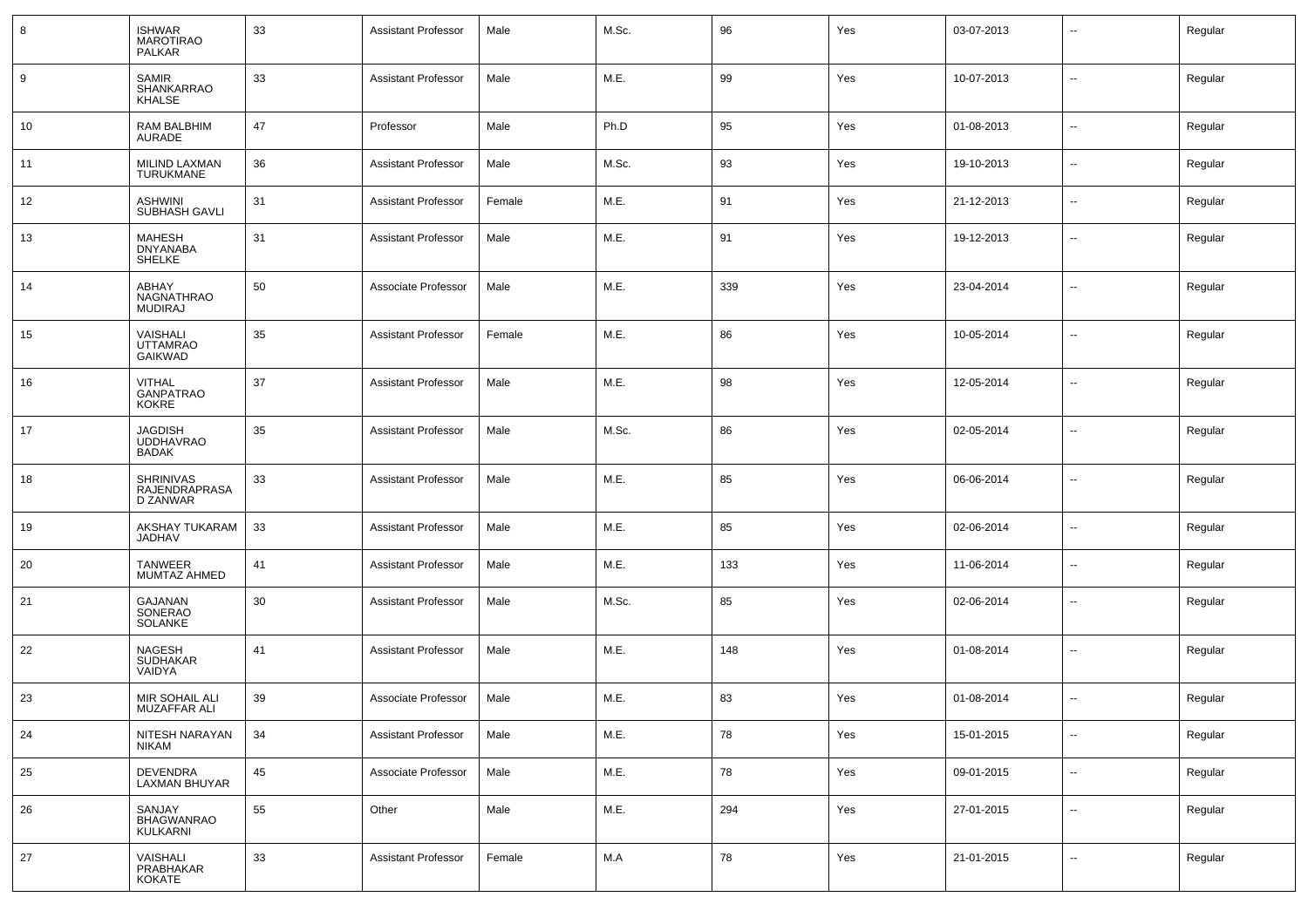| 28 | SANDEEP<br>PRABHAKAR<br><b>ABHANG</b>                 | 44 | Professor                  | Male   | Ph.D  | 114 | Yes | 27-01-2015 | --                       | Regular |
|----|-------------------------------------------------------|----|----------------------------|--------|-------|-----|-----|------------|--------------------------|---------|
| 29 | PRAVEEN<br><b>BABURAO KAMBLE</b>                      | 35 | <b>Assistant Professor</b> | Male   | M.E.  | 78  | Yes | 10-01-2015 | Ξ.                       | Regular |
| 30 | MANOJ DNYANBA<br>MATE                                 | 41 | <b>Assistant Professor</b> | Male   | M.A   | 77  | Yes | 23-02-2015 | $\sim$                   | Regular |
| 31 | <b>DEVSHREE</b><br><b>SHRIKANT</b><br><b>DESHMUKH</b> | 29 | <b>Assistant Professor</b> | Female | M.E.  | 74  | Yes | 19-05-2015 | Ξ.                       | Regular |
| 32 | SACHIN BHASKAR<br>LAHANE                              | 33 | <b>Assistant Professor</b> | Male   | M.E.  | 84  | Yes | 14-07-2015 | --                       | Regular |
| 33 | BHAGYASHREE<br>PRABHAKAR<br>LANDGE                    | 31 | <b>Assistant Professor</b> | Female | M.Sc. | 72  | Yes | 28-07-2015 | --                       | Regular |
| 34 | ARCHANA<br><b>SHRIRAM NYATI</b>                       | 38 | <b>Assistant Professor</b> | Female | M.E.  | 84  | Yes | 06-07-2015 | ۰.                       | Regular |
| 35 | DHANANJAY<br>PARSHURAM<br>NARMALA                     | 32 | <b>Assistant Professor</b> | Male   | M.E.  | 84  | Yes | 25-07-2015 | ۰.                       | Regular |
| 36 | <b>DNYANESHWAR</b><br><b>BHIMRAO MOHITE</b>           | 38 | <b>Assistant Professor</b> | Male   | M.E.  | 72  | Yes | 03-07-2015 | --                       | Regular |
| 37 | PUSHPAK DILIP<br><b>DABHADE</b>                       | 33 | <b>Assistant Professor</b> | Male   | M.E.  | 72  | Yes | 03-07-2015 | --                       | Regular |
| 38 | YOGESH<br><b>HARISHCHANDRA</b><br><b>BHOSALE</b>      | 34 | <b>Assistant Professor</b> | Male   | M.E.  | 72  | Yes | 07-07-2015 | --                       | Regular |
| 39 | RAVI RAMESH<br>KAJALE                                 | 34 | <b>Assistant Professor</b> | Male   | M.Sc. | 71  | Yes | 01-08-2015 | --                       | Regular |
| 40 | <b>KESHAV</b><br>RAGHUNATH KALE                       | 29 | <b>Assistant Professor</b> | Male   | M.E.  | 66  | Yes | 04-01-2016 | --                       | Regular |
| 41 | <b>VIJAY NARAYAN</b><br><b>DESHMUKH</b>               | 33 | <b>Assistant Professor</b> | Male   | M.Sc. | 66  | Yes | 05-01-2016 | --                       | Regular |
| 42 | <b>SUJIT</b><br>SANGAMESHWAR<br>RAGTE                 | 31 | <b>Assistant Professor</b> | Male   | M.E.  | 63  | Yes | 11-04-2016 | --                       | Regular |
| 43 | ABHINAV SONAJI<br>MANE                                | 37 | Associate Professor        | Male   | Ph.D  | 63  | Yes | 09-04-2016 | $\sim$                   | Regular |
| 44 | <b>DINESH MAROTI</b><br><b>PANDIT</b>                 | 32 | <b>Assistant Professor</b> | Male   | M.E.  | 60  | Yes | 01-07-2016 | $\overline{\phantom{a}}$ | Regular |
| 45 | <b>SATISH</b><br>SAHEBRAO MANAL                       | 31 | <b>Assistant Professor</b> | Male   | M.E.  | 60  | Yes | 11-07-2016 | $\sim$                   | Regular |
| 46 | SWAPNIL<br>SUNILRAO<br>TUPKARI                        | 31 | <b>Assistant Professor</b> | Male   | M.E.  | 60  | Yes | 01-07-2016 | $\sim$                   | Regular |
| 47 | SANGHPAL<br>SHESHRAO<br>CHABUKSWAR                    | 32 | <b>Assistant Professor</b> | Male   | M.E.  | 60  | Yes | 18-07-2016 | $\sim$                   | Regular |
| 48 | <b>MITHUN</b><br><b>GOURANG AUSH</b>                  | 35 | <b>Assistant Professor</b> | Male   | M.E.  | 60  | Yes | 18-07-2016 | --                       | Regular |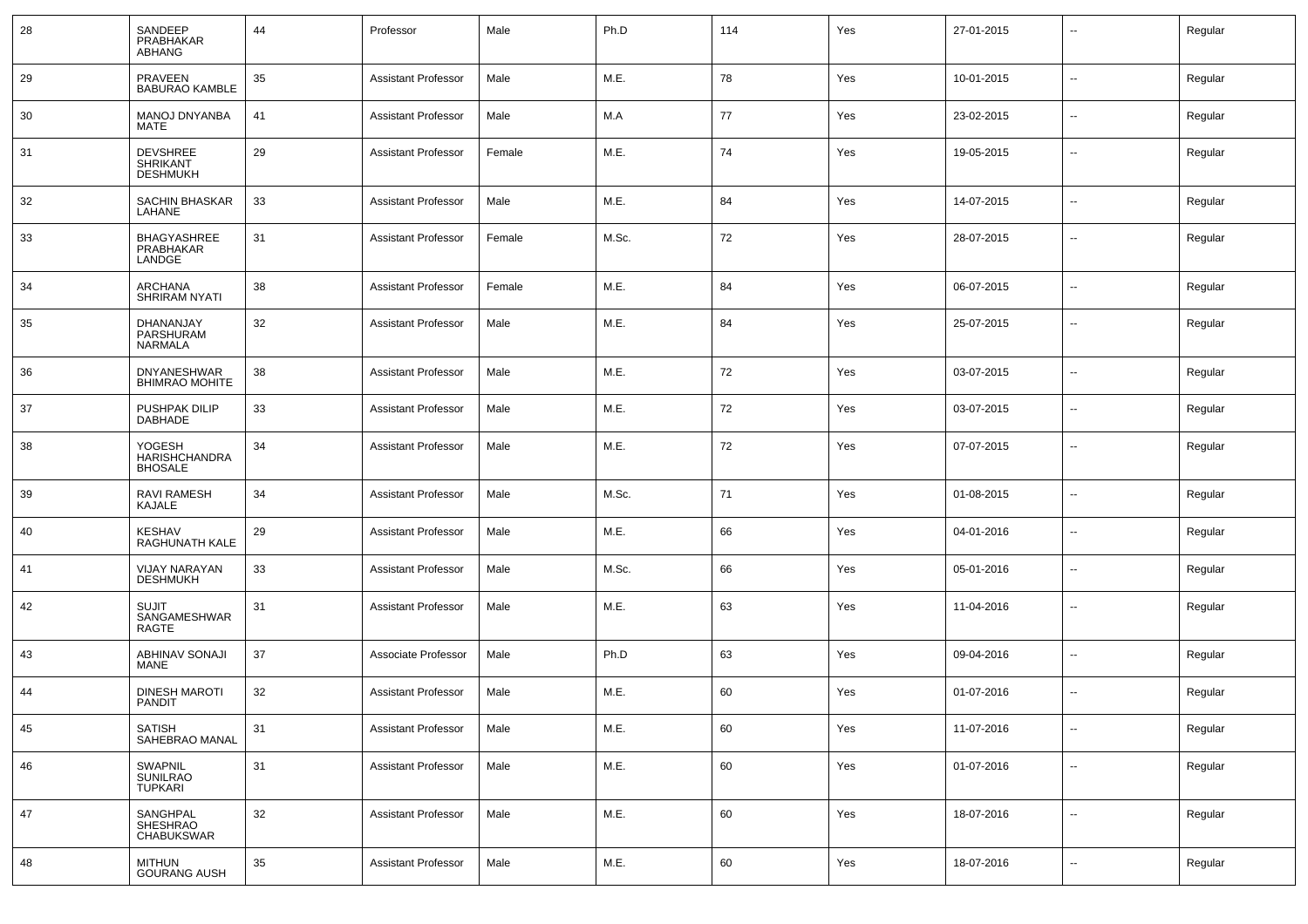| 49 | DEEPAKKUMAR<br><b>HIMMATRAO PATIL</b>          | 35     | Associate Professor        | Male   | Ph.D | 60 | Yes | 18-07-2016 |                          | Regular |
|----|------------------------------------------------|--------|----------------------------|--------|------|----|-----|------------|--------------------------|---------|
| 50 | CHETAN<br><b>VISHVAMBHAR</b><br><b>BHUSARE</b> | 31     | <b>Assistant Professor</b> | Male   | M.E. | 60 | Yes | 18-07-2016 | --                       | Regular |
| 51 | <b>BALU MALOJI</b><br>NETAKE                   | 42     | <b>Assistant Professor</b> | Male   | M.E. | 60 | Yes | 19-07-2016 | Ξ.                       | Regular |
| 52 | <b>SWATI VITHAL</b><br>KHIDSE                  | 31     | <b>Assistant Professor</b> | Female | M.E. | 60 | Yes | 19-07-2016 | $\sim$                   | Regular |
| 53 | YOGESH<br><b>RAMKISAN</b><br><b>NAGARGOJE</b>  | 31     | <b>Assistant Professor</b> | Male   | M.E. | 60 | Yes | 25-07-2016 | Ξ.                       | Regular |
| 54 | VAIBHAVGIR<br>YADAVGIR GOSAVI                  | 30     | <b>Assistant Professor</b> | Male   | M.E. | 59 | Yes | 18-08-2016 | $\sim$                   | Regular |
| 55 | <b>NITIN BALU</b><br><b>SURWASE</b>            | 30     | <b>Assistant Professor</b> | Male   | M.E. | 59 | Yes | 23-08-2016 | $\sim$                   | Regular |
| 56 | <b>JAIPRAKASH</b><br><b>BHIKA SHIMPI</b>       | 38     | <b>Assistant Professor</b> | Male   | M.E. | 59 | Yes | 24-08-2016 | $\sim$                   | Regular |
| 57 | <b>DNYANESHWAR</b><br>ASHOKRAO MORE            | 30     | <b>Assistant Professor</b> | Male   | M.E. | 54 | Yes | 06-01-2017 | $\sim$                   | Regular |
| 58 | <b>RAVINDRA</b><br>SAHEBRAO<br><b>SURASE</b>   | 34     | <b>Assistant Professor</b> | Male   | M.E. | 54 | Yes | 06-01-2017 | $\sim$                   | Regular |
| 59 | SAGAR RAMESH<br><b>KHISTE</b>                  | 36     | <b>Assistant Professor</b> | Male   | M.E. | 54 | Yes | 06-01-2017 | --                       | Regular |
| 60 | <b>NAGESH</b><br>RAMESHWAR<br><b>THAKRE</b>    | 28     | <b>Assistant Professor</b> | Male   | M.E. | 54 | Yes | 07-01-2017 | --                       | Regular |
| 61 | SANKET nanasaheb<br><b>BHAGAT</b>              | 28     | <b>Assistant Professor</b> | Male   | M.E. | 54 | Yes | 25-01-2017 | --                       | Regular |
| 62 | ROHIT ASHOK<br><b>KHAKE</b>                    | 30     | <b>Assistant Professor</b> | Male   | M.E. | 54 | Yes | 23-01-2017 | --                       | Regular |
| 63 | RAMCHANDRA<br>PRABHAKAR<br>CHOPADE             | 48     | Professor                  | Male   | Ph.D | 52 | Yes | 01-03-2017 | --                       | Regular |
| 64 | PAVAN BHASKAR<br><b>CHAUDHARI</b>              | 36     | Associate Professor        | Male   | M.E. | 51 | Yes | 01-04-2017 | --                       | Regular |
| 65 | PRASAD GAJANAN<br>SONAR                        | 29     | <b>Assistant Professor</b> | Male   | M.E. | 49 | Yes | 29-06-2017 | $\sim$                   | Regular |
| 66 | NITIN VIJAY<br><b>BHOPE</b>                    | 45     | Associate Professor        | Male   | M.E. | 49 | Yes | 19-06-2017 | $\overline{\phantom{a}}$ | Regular |
| 67 | PALLAVI PAWAN<br><b>GUPTA</b>                  | 31     | <b>Assistant Professor</b> | Female | M.E. | 47 | Yes | 10-08-2017 | $\sim$                   | Regular |
| 68 | SAGAR<br>RAGHUNATH<br><b>MISAL</b>             | 29     | <b>Assistant Professor</b> | Male   | M.E. | 42 | Yes | 12-01-2018 | $\overline{\phantom{a}}$ | Regular |
| 69 | <b>EKNATH</b><br>SANDIPAN UGALE                | $32\,$ | <b>Assistant Professor</b> | Male   | M.E. | 39 | Yes | 02-04-2018 | --                       | Regular |